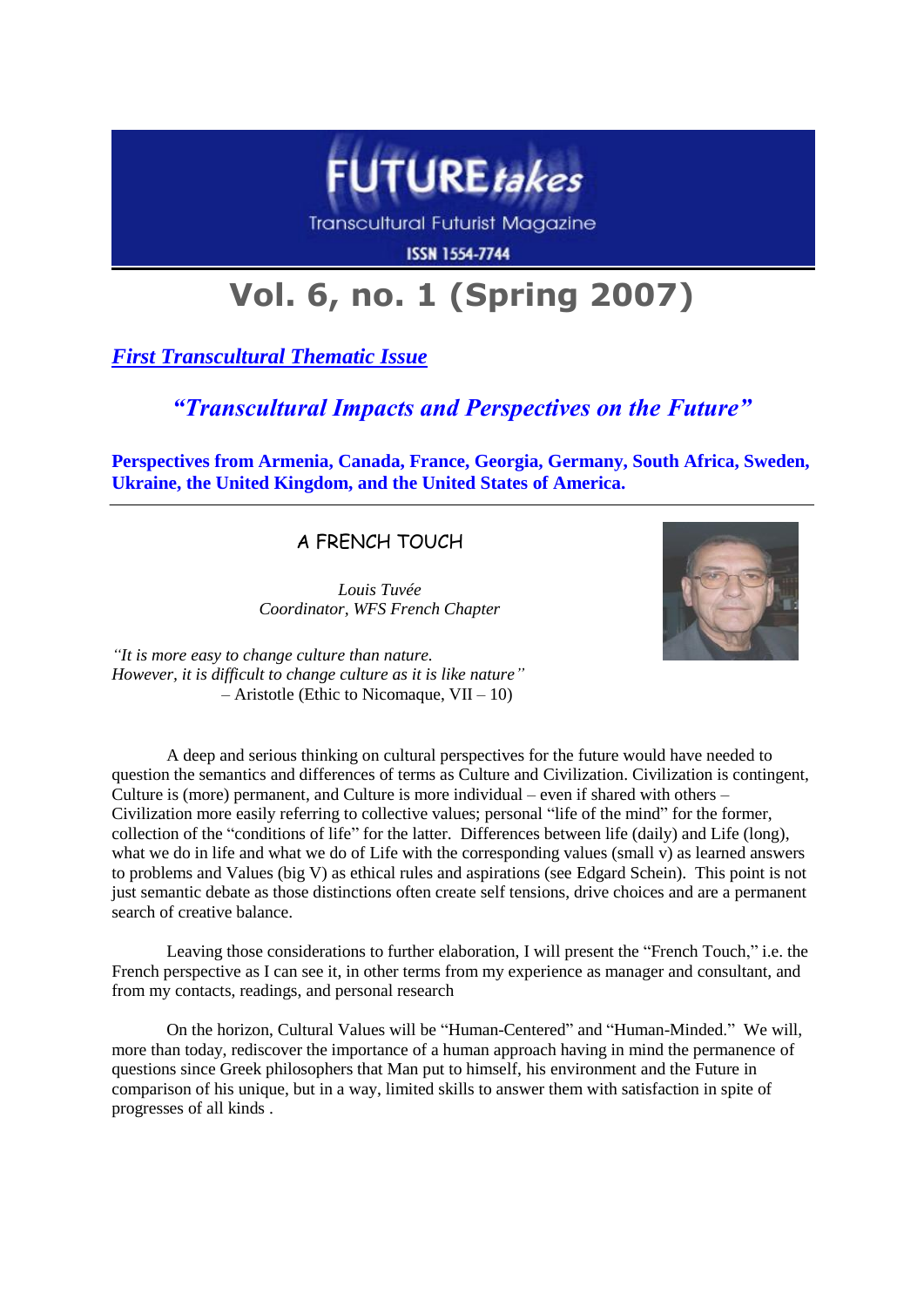Throughout history, humans relegated the power to God, then to Nature and often to other humans. We are discovering, with some hesitation, that what matters are social links, respect for nature and what it really means to be human.

# **ECOLOGY AND THE ENVIRONMENT**

Ecology will become after Biology the main value, not only for the environment's sake and for the objective of sustainable development but also as the new paradigm, a type of philosophical posture and, of importance for our subject, a frame of reference.

The basic principle of Ecology is "All living species need to survive to live in harmony with their environment." We are a living specie and our environment means not only nature but generally speaking "Others": civilisations, cultures, religions, gender, ages, generations, minds, bodies and physical appearances. Ecological thinking and framing will *naturally* bring tolerance, openness, empathy, and support to promote new goals illustrated by new processes as "Inclusive Design" and "Eco-design." The same consciousness will lead to the development of Fair Trade, respect for Mother Earth and decent heritage for Future generations.

This trend will have its counter-trend: the search for definition up to fighting to defend oneself and impose identity.

I feel by experience that such "symbolic tools" (used by Joel de Rosnay in *The Macroscope*) as Symbiosis and Co-Evolution could be complementary and of great help in understanding the present, finding emergent "Patterns," and enabling foresight; but this will need another article!

#### **AGE AND YOUTH**

There arises the question of what it means to be old or young and how the definitions that have already evolved will change again in the future as a function of demography. Remember that old has been segmented between seniors (over 50) and as we say in France, the "fourth age" refers to people over 70 or 80.

In this domain, the main concept seems to be Generation. Social peace will depend on our ability to find an equitable role in society for all generations and mainly solidarity between the young and the elderly. At the present time, youthfulness is a trend, nearly a value, and we have even created a neologism: "jeunisme."

In the near future, I envision that we will recognise the importance of the elderly who will make a "comeback" in society and business because of increased longevity and also because of quantitative and qualitative needs for specific competencies. There is also a recent but strong awareness of the value in mixing experience and risk taking in complex situations and projects.

# **NEW JOBS AND RIGHT BRAINS**

New jobs will appear mainly in the information field for the "engineering" of information in the spirit of "Information ecology" (Davenport) and the necessity to distinguish data from information (Data, Information, Knowledge, and Wisdom, or DIKW). Innovation will be needed in all fields and the only "sustainable" answer to global competition.

The majority of new jobs will be interdisciplinary or better trans-disciplinary with tasks given to groups or networks more than to individuals. Examples can be found in very different areas such as cognitive sciences, mechatronics, biotech, and nanotech. Management and business scopes will be extended, suggesting the possibility of design courses in top business schools or creativity as a topic in Davos!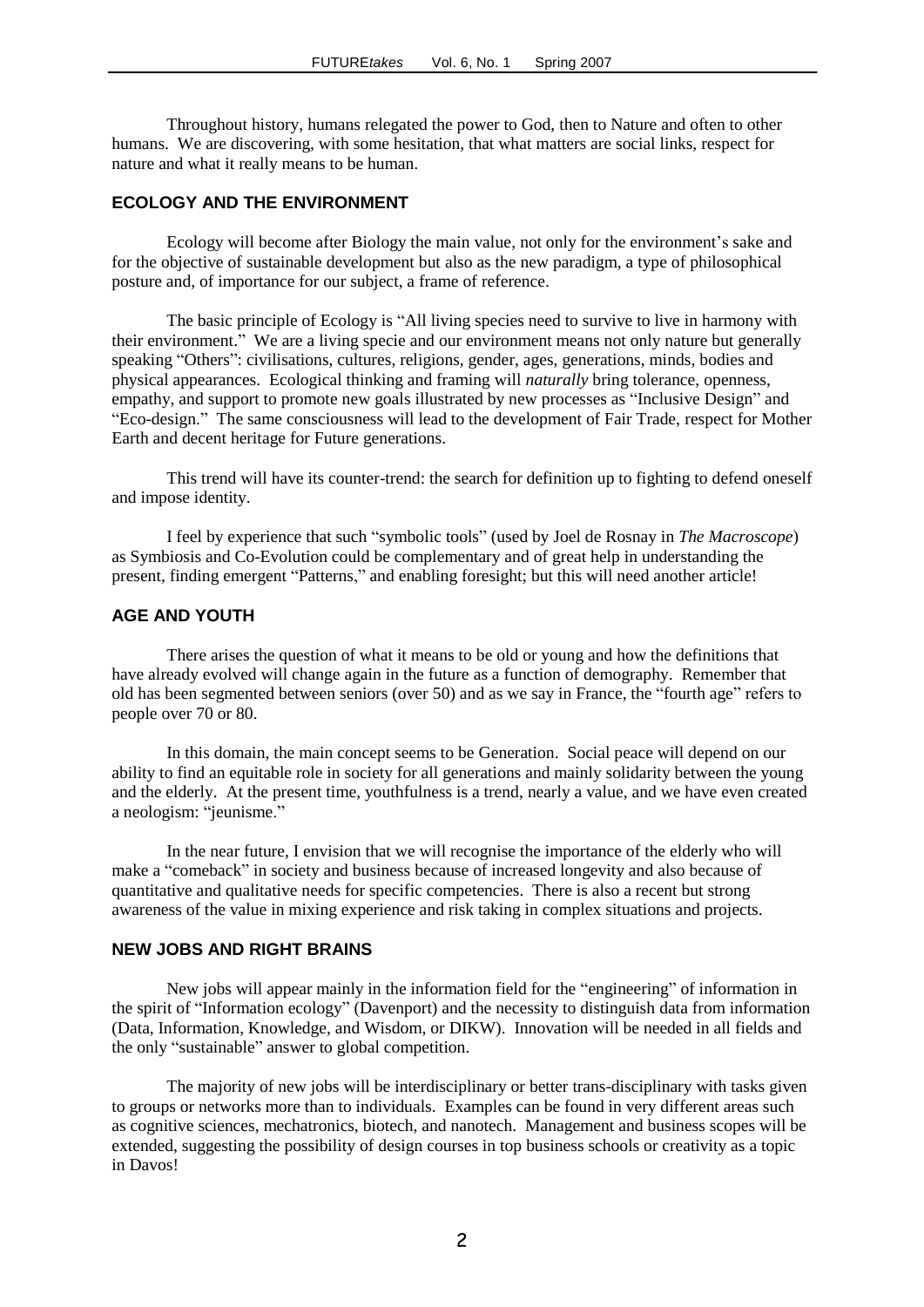More jobs will concern new issues as security, worldwide governance, strategic intelligence, sustainable development, new energy sources, health and personal care but also in specialized hightech products as R.F.I.D. and sensors needed in a huge variety of business-to-business or business-toconsumer products. Those types of components are also strategic as leadership in innovation, and monopoly in production will hurt competitors and make users dependent. In the past, the Japanese have called this type of basic electronic components: "Industrial rice," and the metaphor is selfexplanatory.

Innovation will be needed in all fields to overcome complexity and as the only "sustainable answer" to global competition. Good times are ahead for creativity and right brains. After the knowledge workers identified by the great Peter Drucker – as all businesses are becoming intelligent or at least smart businesses – we will be looking to "idea workers," who are not the same and in some aspects opposite. Today few people are aware of the difference and able to imagine the idea business in all aspects of management from strategy to finance. Fighting to find and to keep this type of talent exists, but will be intensified among companies. Education that has focused more on how to teach than how we learn must rethink and revise programs and teaching methods to speak with efficacy to right brains.

#### **BUSINESS AND POLITICS**

We don't know exactly how the future will be but I bet that Information, Innovation and Relation will be core competencies nurtured by what I call three C "stainless skills": Curiosity, Creativity and Communication.

The star-system will lose its dominant position to produce celebrities. The show will not go on … alone! Authenticity will at least partially replace superficiality, and this split may become the new transversal segmentation for people and artefacts. In a world of turbulence, complexity and threats of all kinds and sources, and urgent requests for risk taking and quick answers, I anticipate that courage will be the most admired quality. Courage in politics, business, education, and all domains where decision has to replace demagogy and quick fixes.

In this respect future studies are still too much "reserved" to public affairs and big companies that have the time and financial resources to be "Ambidextrous" – optimizing current business while preparing for the future. Unfortunately, managers of small businesses – which represent the largest part of French economy, employment and jobs creation – "keep their noses in the handlebars," as we say.

In the political area, I think that the best way to illustrate the problem is given by the following quotation: "The horizon of politicians is the next elections, for statesmen the horizon is the next generation." A signal of politicians' myopia is that Commissariat au Plan in charge of national planning created by De Gaulle in 1946 has been abolished by the Prime Minister in 2005. This at a time where France needs some guidance, strategic thinking and industrial policy. The commissaire Alain Etchegoyen, who was a professor in philosophy in favour of real future studies methods, was replaced by a governmental official who focuses more on government specific issues and projects and more with an inside-out approach than one based on global scenarios .

To summarize, if future studies exist in France, their use is still too limited compared to the various benefits that "Futuring" represents. I think that the tipping point will be reached when anticipation is recognized as a need and a strategic tool for business and the state and … taught in school. Maybe the established and promoted interest for innovation will be of some help. The Big Picture is for me the best way to think out of the box!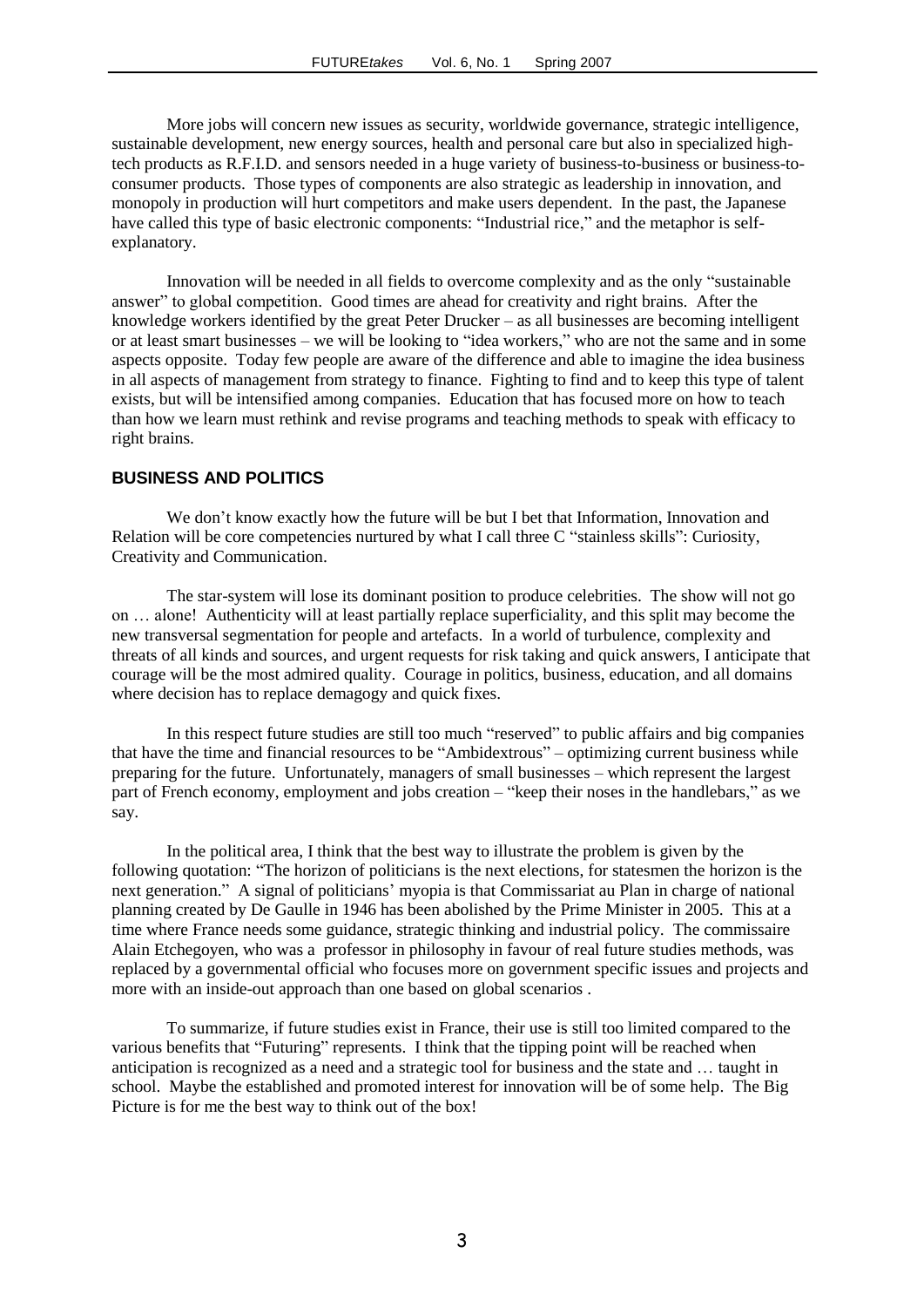#### **GLOBALIZATION AND ROOTS**

Because of globalization and the countless reminders of it, the people know they belong to the so-called Global Village and are conscious that they are under an obligation to share daily practices via the Internet or the English language to communicate or to adopt lifestyles as fast food or be inspired by foreign tested solutions in national issues, but they want to maintain the fundamental features of their culture. In general they try to mix, balance or share, even in a paradoxical behaviour, "roots" and "imported values." MacDonaldisation is a word used to describe the fact to stupidly adopt Anglo-Saxon rules and attitudes. But … France is the leading market for MacDonald's in Europe. People condemn outsourcing and delocalisation but they enjoy buying cheap Chinese products.

They adopt and adapt, using a DIY psychology.

# **MID-LIFE CRISIS FOR ALL AGES**

As regards values such as work, the attitude largely differs among the public and encompasses extreme positions – workaholics on one part and 35 hours a week aficionados on the other extreme. Same thing between "digital natives" and "digital immigrants," trend setters and traditionalists, etc. They group together according to affinities within tribes, communities, and networks.

I have also noticed some disturbing underlying patterns that one should take into consideration for future scenarios as the switch of status from Need to Value and reverse. Work that was a value is becoming a need, whereas safety was a need and is now positioned, lived and demanded as a value. Same from need to rights. Health and accommodation were once regarded as needs, but they are now considered as rights.

At the individual level, complexity, newness, diversity, and speeding up of changes do not give to human brains the time to adapt by learning and mainly unlearning; we are really living "future shock." This create not only tensions but also despair or "mal de vivre." Mid-life crisis occurs at all life stages!

The different aptitudes – psychological, social, and economic – to integrate the change and attain a fair level of resilience, increases the break-up of society into social nodes, networks and "hubs." We define this as a "mosaic society."

#### **TOLERANCE**

The essential national consensus on vision, main issues, and projects will definitely require a type of society reconciliation; shared vision starts by sharing visions. I think that the main driver for success – or not – in this field will be tolerance. Tolerance for differences in culture, values, lifestyles, and respect for choices from religion to politics with the conviction that one's own rights end where others' rights start.

In addition, a rising trend of Feminine Values is also anticipated.

 … Persuasion rather than Force Consensus rather than Authority Compassion versus only peaceful conscience Affective relation instead of competition spirit Nuance preferred to clear cut and the contract of the contract of the contract of the contract of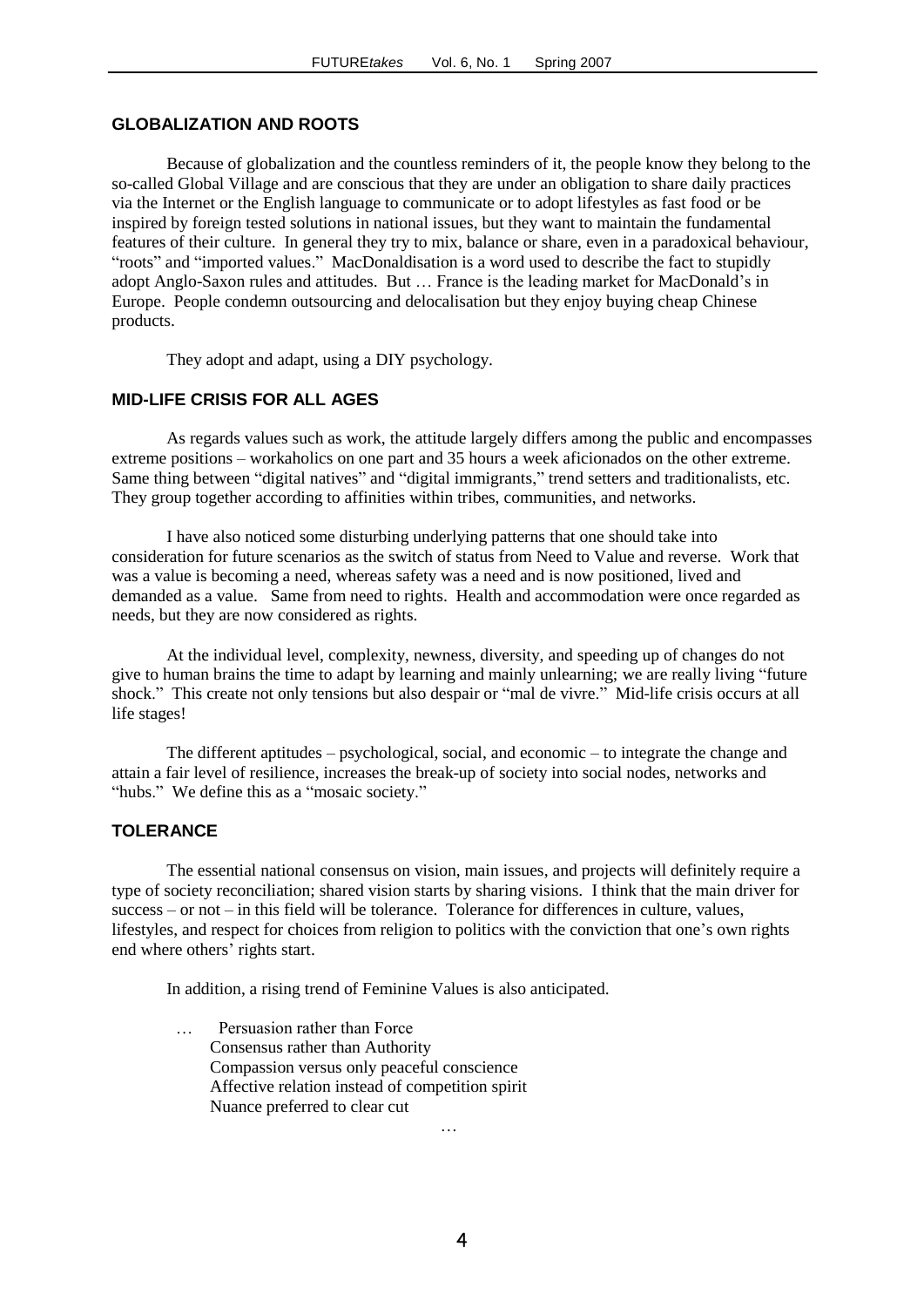These trends may ease the evolution and, reinforced by the importance of old population, will help to build a calm but dynamic diversity and richness of individual and collective energies and forces to deal with XXI century opportunities and threats while also ironing out internal fights to maintain past privileges and corporatism.

#### **FROM EGOSYSTEM TO ECOSYSTEM**

…From the power over to the power to do.

From egosystem to ecosystem.

I know that it is quite an optimistic view and that society may crumble, but I am convinced that people feel the limits of partisan and selfish mentality. As usual, the future will be somewhere between opposite scenarios.

In a broader scope, Europe is tired of centuries of wars including conquest or colonial ones, and recent experience has reinforced the feeling that good and evil is a relative notion and even that the value of an adult or child life is not so shared on our planet. We are convinced that what we call progress or civilization in its strong and first meaning cannot be imposed by force. It is the case for the French republican principle and value: the famous Republican Universalism that we always hoped to export for the benefit of other nations and that is now only applied to some aspects inside our nation, for instance to immigrants. So, we are supposed to cautiously qualify a value as universal.

### **METRO-BOULOT-DODO**

For daily life we have a figurative expression, borrowed from a poem and used as a slogan: Metro – Boulot – Dodo (Subway – Work – Sleep) which is supposed to represent the daily rhythm of people living in Paris or big cities (French scale). This taken for granted, commute syndrome is managed and "customized." People view their cars as mobile homes and, thanks to cellular phones, as telephone booths. The fad for SUV's is part of that trend.

In a recent study on French people's opinions, they declared the following objects as essential to their daily lives:

| 1. Cellular phone $53\%$ |      |
|--------------------------|------|
| 2. Home P.C.             | 38 % |
| 3. Microwave             | 35 % |

Plus CDs, DVDs, MP3, disposable products and … Post-It ® notes!

Every day life is already influenced by other cultures. In food (Pizza, the Big Mac, Couscous, Paella) dress (US Jeans or Nike, Friday wear), made in the UK weekends, time spent watching reality shows on TV, or hours with the company of Mister Google and Miss Wikipedia or our favorite eBay storekeeper. This openness to other cultures is balanced by the resistance to preserve "French exception" on the national level in the arts, movies, public policy, and social and private life through many expressions of touch and taste.

I envision that no other culture will be dominant – as such – one day in France. Integration does not mean normalization and standardization.

To be integrated and "nationalized," foreign cultures must be first known and secondly understood. This is the case in France presently with Islam, where there is a convergent effort of media (TV, radio, books, special issues …) to go in this direction to improve relationship and facilitate the distinction of peaceful Arab populations, including French citizens, from fundamentalists.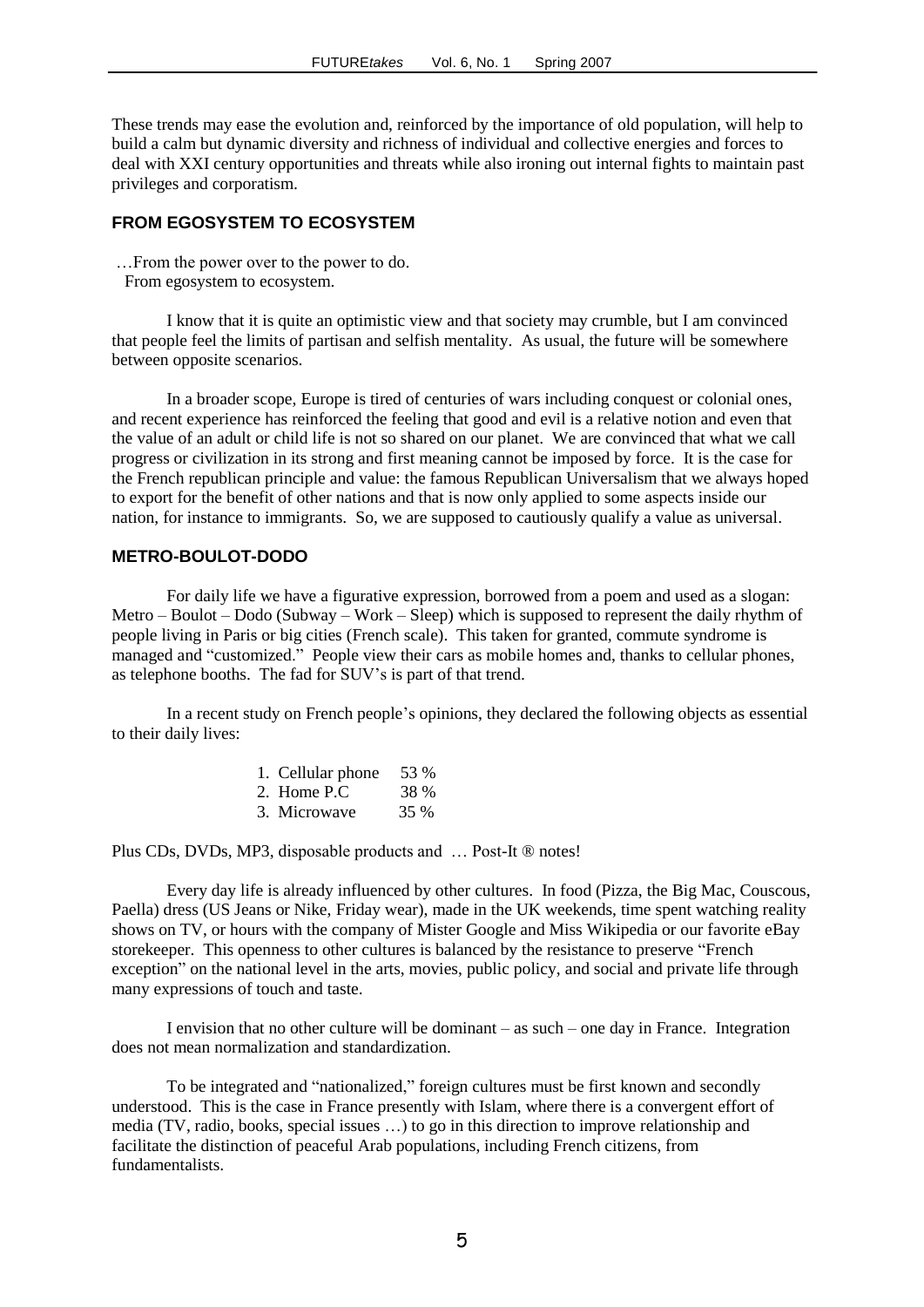#### **FRANCE HAS MUCH TO TEACH US**

What lessons useful for the challenges of the future from France?

A very good question that calls for an answer delicately balanced between conviction and needed humility.

We can propose writers that built our culture and our vision of the world from Montaigne to Paul Valery, whose lessons are time-honored. Let me add that a real tradition for research from Pasteur and Marie Curie to professor Montagné and our leadership in several high tech areas is often hidden behind our image for food, arts, luxury, entertainment, and tourism. I will not hesitate to mention fathers of French future studies and terms: Gaston Berger (Prospective) and Bertrand de Jouvenel (Futuribles) and encourage our readers to go back to their same founding texts.

But definitely I think that our core value and historical and natural skill useful for the journey to the future lies in our sense of measure in both deepest and broadest sense. Measure to keep the sense of proportions in all things from artifacts and architecture to nuances in relationship and judgment and the rule to always behave in a moderate way.

For this future many challenges have been identified and the consensus on the key issues is real, even if some discrepancies endure, sometimes due only to personal exposure or sensitivity.

From my viewpoint what intrigues me more is the impact on future society of a variety of existing but new, on a long time scale, lifestyles, habits, and social trends. I will not judge them as positive or negative but I think only that we take them as granted with no further analysis practices for which we have no real hindsight and only short experience.

I will mention in order: Homosexuality and homosexual couples, combined family, daily use of psychotropic drugs or monthly visit to psychiatrists of all sorts, sometimes narcotics, unemployed youth, teenagers or even children becoming consumers and brand addicts before starting to work, interbreeding, intangibility, ubiquity, and virtual reality even in toys. Those social trends, combined with the weakening or even decline of "structuring institutions" as traditional couples and families, religion, the Army, education, and the nation, may have a noticeable impact on future society.

In this domain we have to take into account not only the specific impact of a particular trend but also the hidden potential of convergences and cross-impacts.

Pursuing the same idea, we have to examine various potential consequences of this human history first: the cohabitation of so various generations or cohorts in the sociological sense. To complete this analysis we must integrate the evolution of the characterization itself of generations as X, Y and other "boomers" and the shortening of time spans.

In the "Wild Cards" register, encouraged by the advice to "think the unthinkable" and "expect the unexpected" (Roger von Oech), I dare to put forward two hypotheses. First:

#### **A crisis of consumption in developed countries.**

By the confluence of very different trends – from satiation of needs, ecology issues, the oil crisis, the wisdom of the elderly, the search for spirituality, the rising leadership of "cultural creatives," and a clear and persuasive answer to the question, "How much is enough?" – hedonism is replaced by asceticism, and products stay on shelves and cars in dealers' parking lots. What will become global business, economies of emergent countries, weakening purchase power of the "Base of the Pyramid" and attached strategies?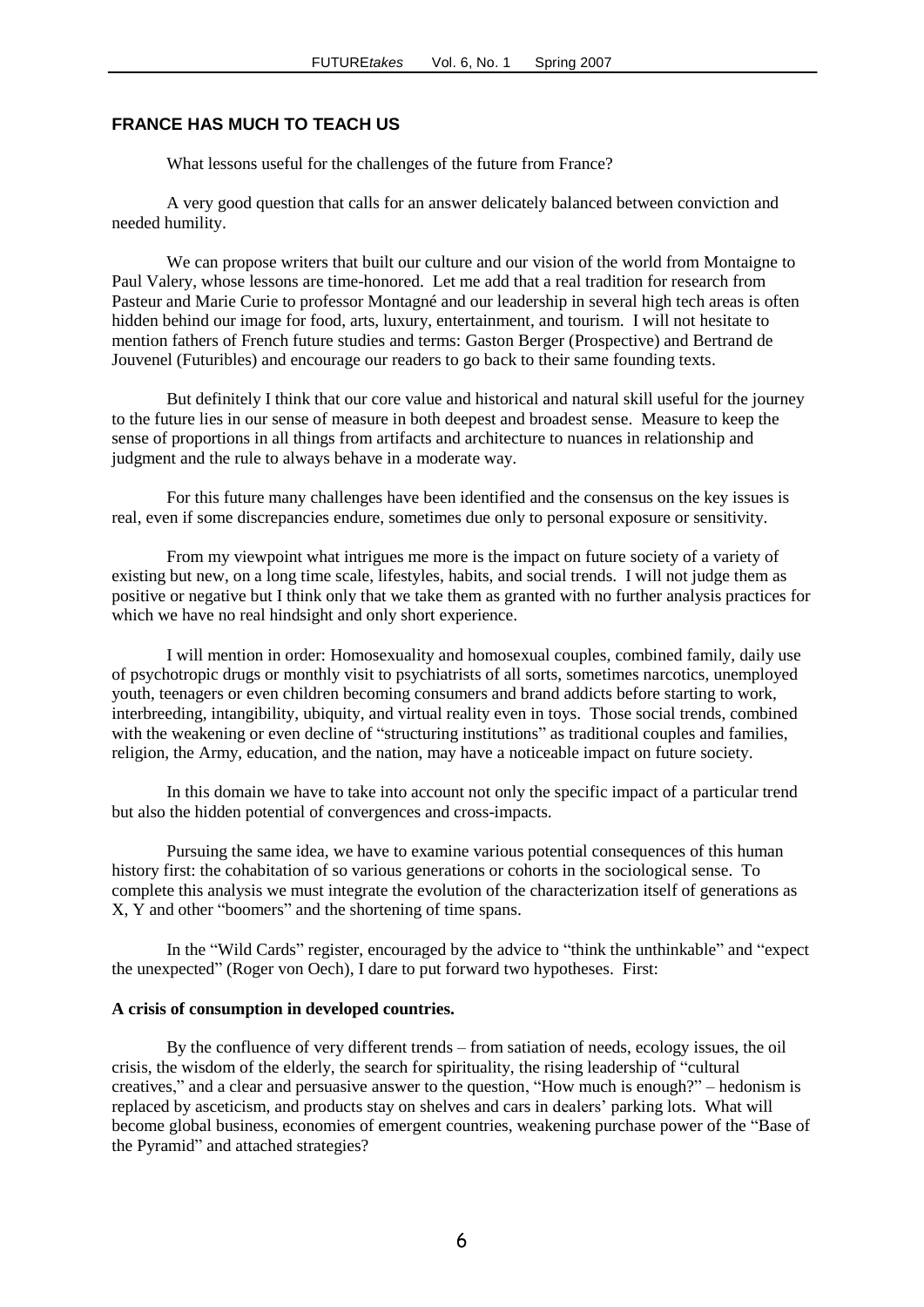Marketing people will have to make a quantum leap in creativity to escape unemployment! Even if this scenario is not probable, scenarios, company strategies, and nations' plans based on an *implicit* assumption of increasing needs and purchases is risky.

And a wilder hypothesis:

#### **Free Western world governments have to negotiate with official representatives of an alliance of terrorist territories and groups after a series – in a short period of time – of "successful" 9/11s .**

We have to imagine what would be the conditions, the demands of terrorists, and the amount of latitude of the free World … just to take preventive measures and check the adequacy of our national and international Early Warning Systems, crisis management training programs and preventive plans.

After such an unacceptable scenario, it is difficult to see the optimistic side except if we refer to the humorous expression: a pessimist is an optimist who took time to think! More seriously, the situation is paradoxical; people are not satisfied but a majority is "optimistic with realism." Optimism is more on an individual basis, except in the fields of employment for the youngest and retirement conditions for the eldest; pessimism is collective expression but mixed with hope of change.

# **NEW PERSPECTIVES**

For a while France has suffered a lack of trust, living a depressive nostalgic mood, assuming a period of repentance for several past historical events. This convergence of pessimistic attitudes has been kept going by media who invented the term "Declinology." People are forecasting a period of change – reinforced by the coming presidential elections and candidates' programs – and foresee an upheaval of the society (50 %); meanwhile they build and develop a strong individual "resilience."

We can outline the main aspirations of French people:

 A welcoming and consensual society An equilibrium between Economic and Social A protection of the weakest.

They request more security and if needed will accept more authority. Their values are (in rank order) Family, Honesty, Tolerance, and Freedom. They are worried about the planet's future and start to show true ecological behaviors in their daily life and talk.

To summarize the French people's perspectives on the future, I will say that there are three levels of consideration: a) France, b) the World and c) the future place of France in that future world. For the French nation, everybody is convinced that the status quo is not bearable, and agree that if not declining, France is "Stalling."

Comments show the sharing of this need to recover. "Time has come for France to choose its future"<sup>1</sup> and must find the "Taste of the Future"<sup>2</sup>. In anticipation of this situation, Nicolas Bordas asks us to consider "optimism as a civic duty"<sup>3</sup>. And J. Attali<sup>4</sup> hopes that the leaders of the country will know how to "make possible to be happy with life in France and to implement a human ideal made of measure and ambition, of passion and elegance, optimism and insolence…"

-

<sup>1</sup> Gerard Mermet, sociologist, in *Francoscopie*

<sup>&</sup>lt;sup>2</sup> title of book by J.C Guillebaud

<sup>3</sup> Vice Président, TBWA France, in *Le Monde*

<sup>4</sup> latest book, *A Short Story of Future*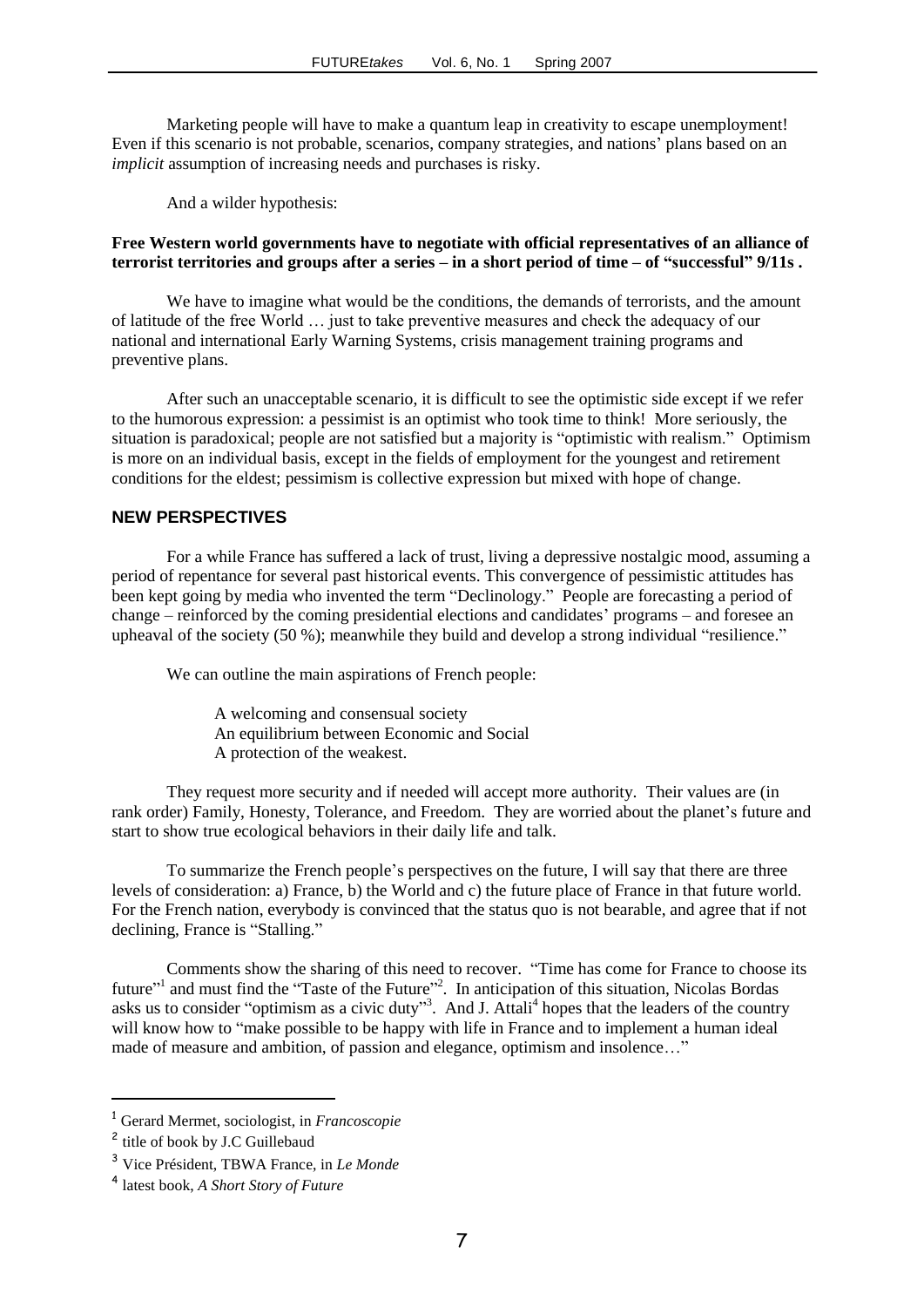In front of this issue – except left extremists who, by ideology strictly refuse globalization and capitalism and, as such, present society – the vast majority is in one way or the other ready to participate to the change …without revolution! A real leader with a vision and a project can break the "shell" of individualism or indifference.

Our two key factors of success are on one side a rebuilt trust in government and on the other side a real desire to share the efforts to overcome past divergences for future common good. Major issues are civism, education in a broad sense, improved economic knowledge among average citizens, a fair conception of identity avoiding the hard line, and above all a quantum leap in future consciousness.

Internationally, France shares with other countries threats and fears as terrorism is linked with atomic danger, impact on the economy, competition primarily in low-wage industries, the demographic imbalance of the working population vis-à-vis retired people, and some others ….

In foreign relations, we have definitely to re-launch the building of Europe after our "off the subject" vote and to deal with the complexity of enlargement. Solving the delicate problem of immigration is also of prime importance. We have proven in the past that we strongly reject any and all hegemony from anywhere, whether the would-be hegemon is the USA, China, or the new Caliphate.

But reasonable people are convinced that the there is no alternative to the power of states for the large scale protection of our freedom and values in this turbulent and aggressive world, often at the edge of madness. This needs a common effort to find the best way to resolve the tension among the allied and aligned.

It is difficult to give priority to present issues for the future, but after deep careful consideration I may propose the following.

First and foremost we have to rebuild trust and overcome differences to rediscover the feeling of belonging, national impulse and the sense of future.

The core question for France – after making the inside effort to change to anticipate and adapt – is: to what extent the future outside world will permit us to preserve not all but our fundamental ways of thinking and living? This in accordance with the true motivation to be a good and fair player in the global team of volunteers for a better world to participate in peaceful efforts on hunger, respect for women's rights, child protection, healthcare for all, ecology, and freedom.

If we look back in our history, we had always these same types of goals with our share of mistakes, utopias, confusions in ways to achieve, and … delays.

It is not so easy to accept being a relatively small country while feeling and acting to stay a great nation.

But, as a people, we are intimately convinced with Jerome Bindé of UNESCO:

*"The desirable futures, for human societies in their diversity, are those giving to humanity a human future."*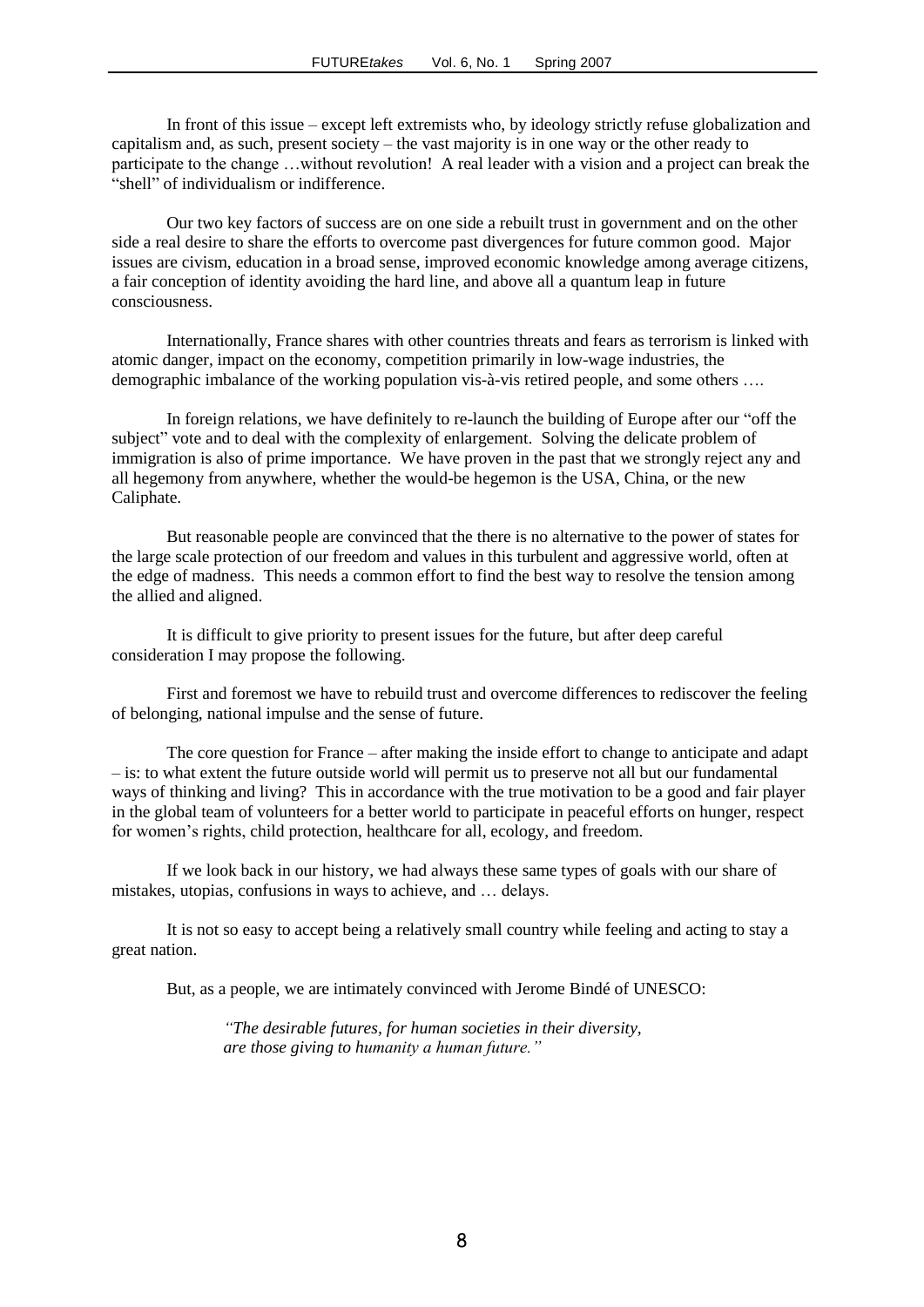# *POINTS FOR THE CLASSROOM (send comments to [forum@futuretakes.org\)](mailto:forum@futuretakes.org):*

- o *Tuvée refers to the lifestyle extremes of workaholics and "35 hours a week aficionados" that are found in contemporary France. Various other nations in Europe are also characterized by balance among work, family, and leisure, as evidenced by longer vacations, for example. By contrast, many US workplaces are a working lunch, eat-atyour-desk, eat-while-you-drive, and "being sick is not an option" culture – with some companies even mandating uncompensated overtime. In the present globalization environment with multinational corporations, which working lifestyle will prevail in your country in 2015?*
- o *Tuvée envisions that in the near future, the elderly will make a "comeback" in society and business because of increased longevity and also because of quantitative and qualitative needs for specific competencies. Will this comeback make some societies less youthoriented and more age-oriented (including increased respect for the elderly), and if so, which ones? Furthermore, how will this comeback affect the ways that people of all ages live and work?*
- o *Tuvée observes that "There is also a recent but strong awareness of the value in mixing experience and risk taking in complex situations and projects." Does this awareness herald a new business model – and if so, in what timeframe and with what role for risk? (As one data point, a new business often starts on the basis of a vision that is seemingly a "wild idea" but later becomes risk-averse – as expressed by the old adage, "Don't bet your company on a wild idea.")*
- o *Several nations can be characterized as left-brain societies, as suggested by their emphasis on mathematics and science education. Do you agree with Tuvée that good times are ahead for right-brained people and idea workers? If so, in which parts of the world?*
- o *According to Tuvée, "The star-system will lose its dominant position to produce celebrities." In 2020, who will the celebrities be, and why?*
- o *Tuvée further anticipates that "Courage in politics, business, education, and all domains where decision has to replace demagogy and quick fixes" will be the most admired quality. In various parts of the world, people are increasingly disillusioned with political leaders, especially when the "cast of characters" changes but the "drama" remains invariant. Furthermore, in various professions – even the military, which traditionally has valued leaders – one can find so-called leaders who are nothing more than "go along, get along" managers. In 2018, will leaders in politics, business, and education be primarily conviction leaders or consensus leaders? (See other articles on leadership, this issue and prior issues.) Will they be more likely than many of today's leaders to think and act beyond the "quarterly earnings statement" and the next elections? In what other ways will the leaders of tomorrow and those of today be different?*
- o *Tuvée observes that (at least in France) future studies are primarily the realm of large companies that have the time and financial resources to commit to them. In 2015, will more small companies in your country conduct or utilize future studies or otherwise become more future-oriented?*
- o *The article states that "People condemn outsourcing and delocalisation but they enjoy buying cheap Chinese products." For how many more years are outsourcing and delocalisation as now practiced, including the delocalisation of capital and investment, sustainable? Explain the basis for your estimate.*